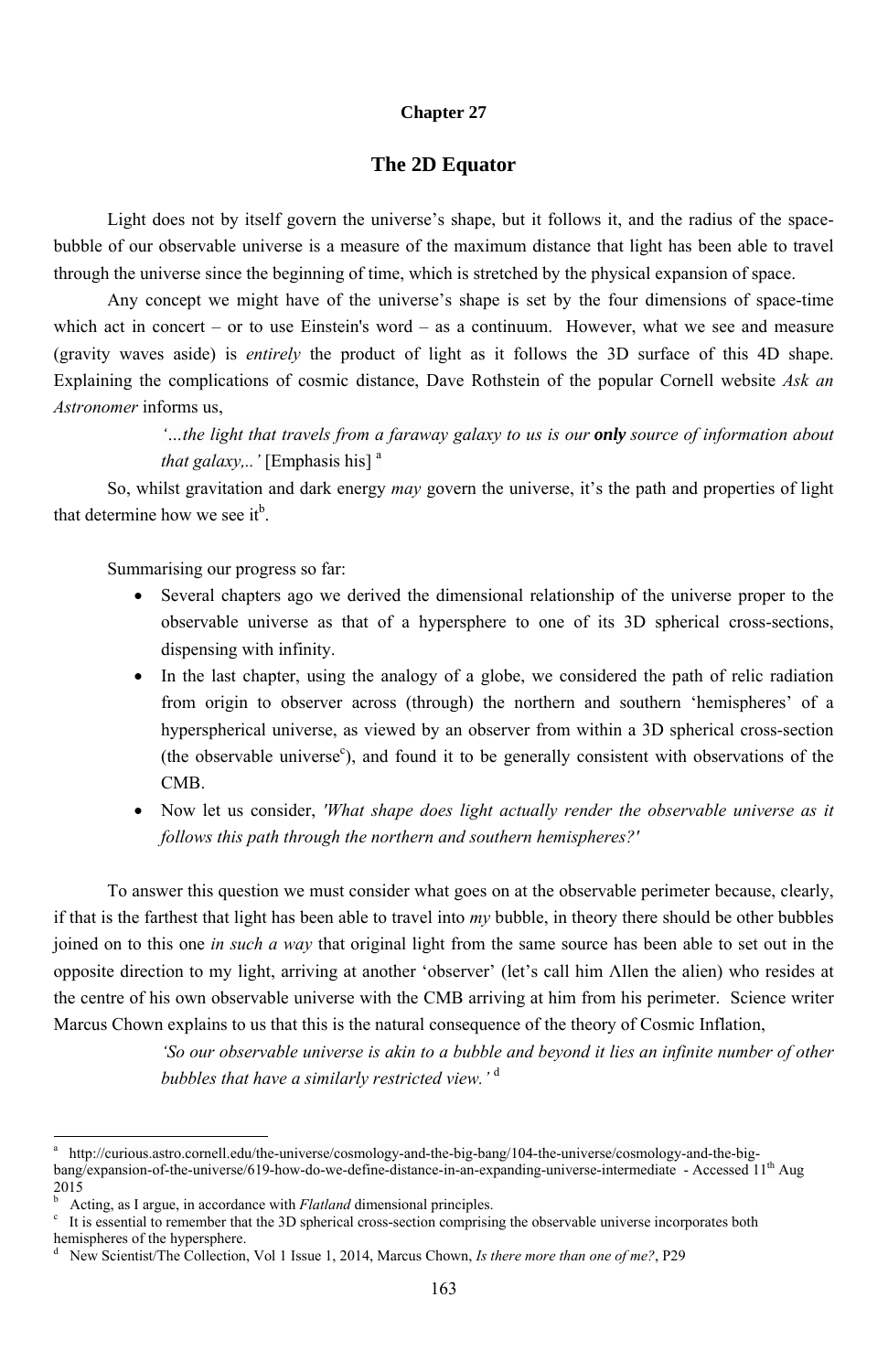Allen's bit of universe is filled with different starfield permutations and matter, but is otherwise – in terms of the physics – identical to mine. His bubble could overlap with mine or it could be far away, however, for his CMB and mine to have travelled the same distance from our perimeters, the two perimeters must 'touch'.



Fig. I The 'snooker ball' universe. In this scenario Allen resides as far away from me as it is physically possible to be whilst still viewing the same light, because he is twice the radius of the observable bubble away and (in theory at least) the light comes at us both looking like it started out midway between us.

But what happens away at the *other* side of my bubble – or worse, on the other side of *Allen's* bubble? More bubbles? Infinite observable universes set up neatly like mysterious dark snooker balls stretching off into infinity?

That is exactly how our 3D-based minds will try to frame it, but remember, (to continue the dubious snooker puns) the 3<sup>rd</sup> Dimension is always trying to screw us over! This 'snooker ball universe' looks suspiciously like the 'chocolate button universe' from Chapter 25, in which spherical cross-sections are permitted to behave in ways that conflict with the dimensional principles of *Flatland* – stacking up without fusing together in accordance with the Principle of Character. What

has happened to us? We have fallen into the trap of forming a 3D picture of a 4D entity.<sup>a</sup>



Reflection... Remember the Golden Rule of Dimensionality: Never try to visualise the 4<sup>th</sup> Dimension. You will force your mind to play tricks on you. Instead, get a feel for it by contemplating how the principles and analogies might apply.<sup>b</sup>

164

The Principle of Character: Once the stacking of a dimension is complete it assumes a whole new character. Its individual cross-sections fuse together and their discrete nature becomes indiscernible.

 $\mathbf b$ Or, some might add, use mathematics. This is the ideal. However, since the application of mathematics has permitted the possibility of buttons and snooker balls it is my contention (as proposed in the Introduction) that we need analogy and our *Flatland*-based principles to maintain a sense of what is real and what is 'just maths'.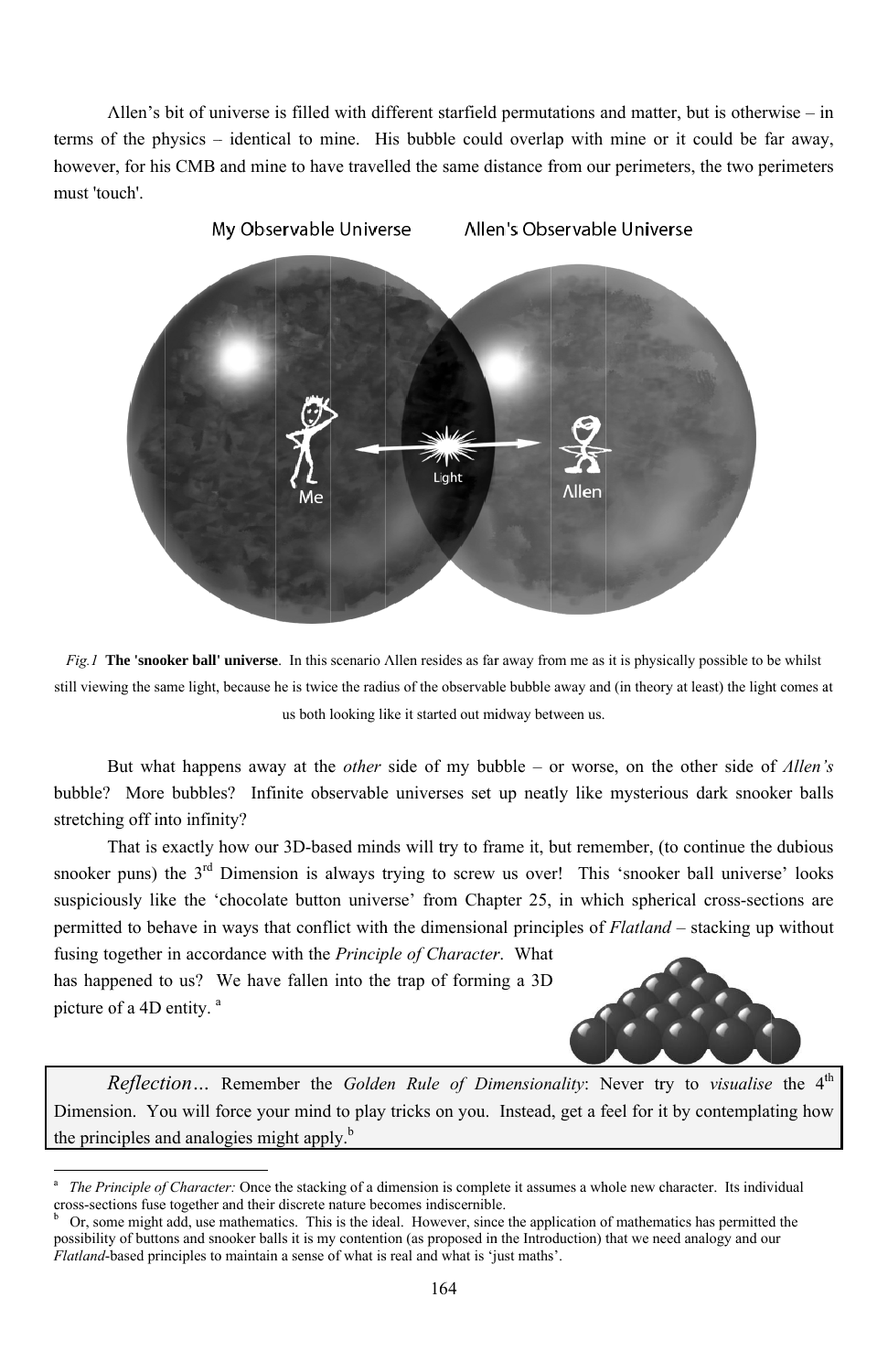complete entity, and this may not simply apply to our concept of its boundaries. We can expect it to be counter-intuitive, and it will have no need of metaphysics to be so – only physics. Yes, the physical universe is *actually weird*. How else could it be finite yet edgeless? And within the bounds of geometry and reasoned analogy we must allow it to be so. If the universe proper has a 4-Dimensional shape we are *going* to find it impossible to picture as a

analogy – it is reasonable to posit that relic radiation has travelled an observer-based path from its origin, crossed an equator which is up by one dimension from Earth's linear equator, then converged on the observer from all directions, we must ask, *'Is it possible for us to recreate a 3-Dimensional model of the observable universe in which all of these conditions are satisfied?'* One of the keys to all this is to pin down the 2D equator. Since  $-$  by extrapolation of the globe

After all, we are not talking about something that is actually *happening* in 4D. Light is travelling across the surface of the hypersphere – an event which goes on in 3D – and crossing an equator which isn't even 3D, but is in some sense *flat!* There may be *something* counter-intuitive about it, but it should in principle be possible to create a model. After all, we are not talking about something that is actually *happening* in 4D. Light is travelling le be possible to create a model.<br>
Roll the Balls<br>
To answer this, please try (or imagine) this rather fun experiment: n<br>e

### Roll the Balls

Get a ball and think of it as the globe of the Earth, then get another ball exactly the same siz which is 'printed' as a mirror image of the first, with all the countries in reverse. Now imagine that they each touch at a certain mirrored geographical location, say Miami. Line up the eastern seaboard of the United States and roll them around slowly and carefully agains each other. Notice how they will always make contact at the same places, Rio to Rio, Cape Town to Cape Town, Beijing to Beijing, Hawaii to Hawaii... and no matter how much you roll them you can always return to the twin Miamis? w<br>ıp<br>.st





touching at every same point. This is possible because Miami is Miami and Rio is Rio; in other words, equivalent locations on the *Fig.* 3 The 'rolling balls'. This is a beautiful symmetry which shows that it is possible for bubbles to exist *with their surfaces* two surfaces are, at the moment they touch, the same location.

16 65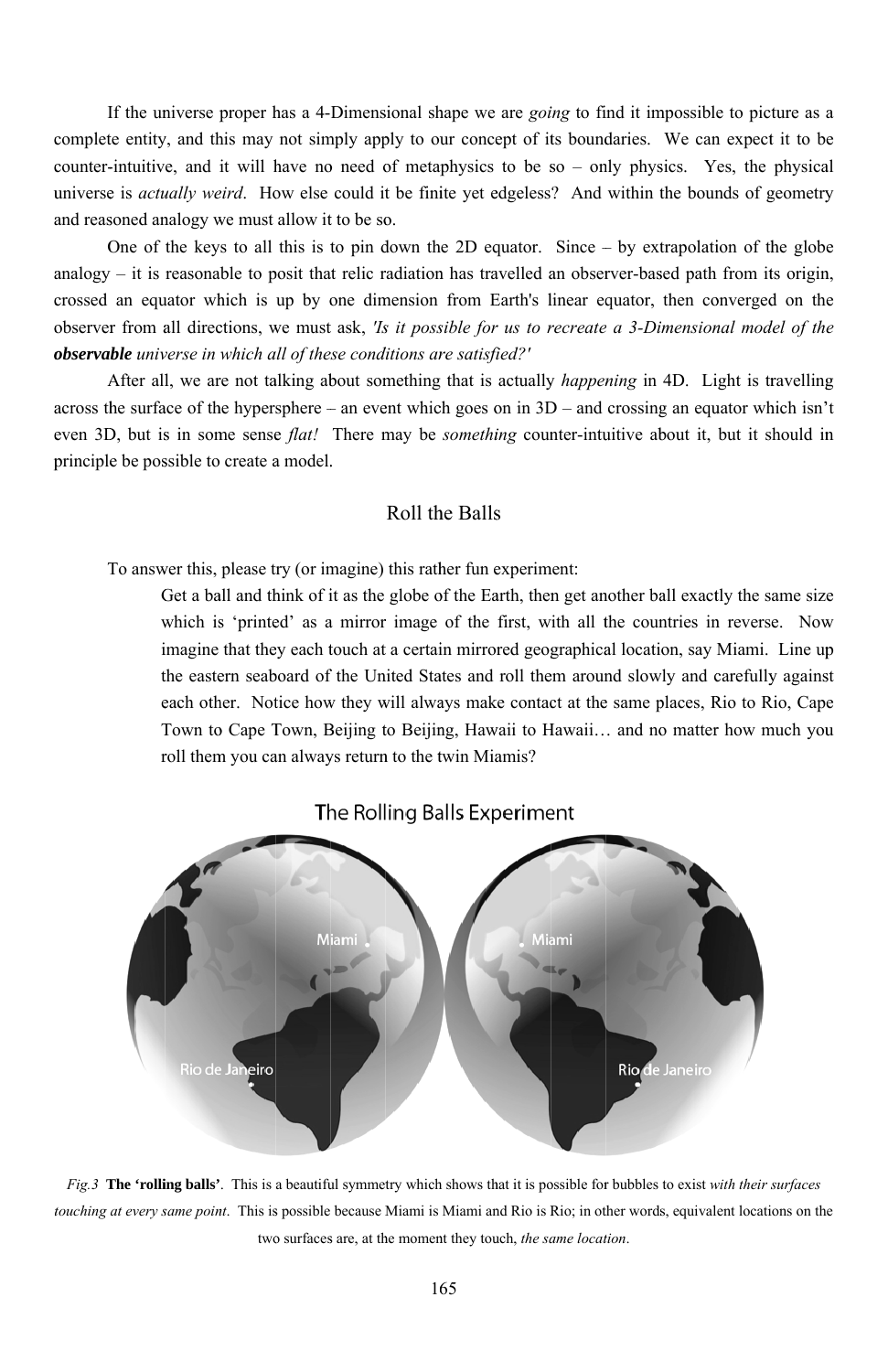But (and this is the counter-intuitive bit) what if the surface of this second sphere were somehow able to touch at every same point simultaneously?

A way to picture this is to imagine that the second ball is somehow cut open and turned inside out over the surface of the first ball, pasted down like reversed spherical wallpaper so that we end up with a double layer of 'print' on the globe. However, not so fast, because we must allow them to retain the property that each globe still exists intact on each side of the surface!

This would mean that – as with the rolling balls – a straight line can always be traced in any radial *direction* from the centre of globe A to the centre of globe B, or vice versa. To view this line in action we must roll the globes, however, in the  $4^{th}$  Dimension the globe surfaces are able to touch simultaneously at every same point.

No rolling required.

Now... imagine you are inside one of the balls, at its centre. Any direction you look you will view a straight line that leads to the centre of the other ball. The second ball appears distorted... so you set off to walk toward it... suddenly as you cross the join you enter the second ball which materialises intact before you, and you carry on to its centre. Looking back, you see that it is your starting point that is all around you, distorted.

Walking from one into the other would be analogous to walking up then down a seesaw: your objective at *Centre B* looks like it is 'up in the air' (actually, distorted) until you cross the mid-point where it tips so that you are now walking 'down' a mirror image path, with your starting point *Centre B* 'in the air' (distorted) behind you.



Fig. 4 The seesaw analogy. Passing from one ball into the other, you would only see the sphere you were in as a sphere – the other would appear distorted as though it were an outer shell, with its centre projected spherically across the whole sky. This is because both 3D spheres share the same surface which acts as their 2D equator.

In summary:

- A second bubble exists on the other side of *any point* at which we leave our own bubble.
- The two bubble-centres, *Centre A* and *Centre B*, are joined by a straight line which runs  $\bullet$ through every 'same point' (Miami etc) on the perimeter.

166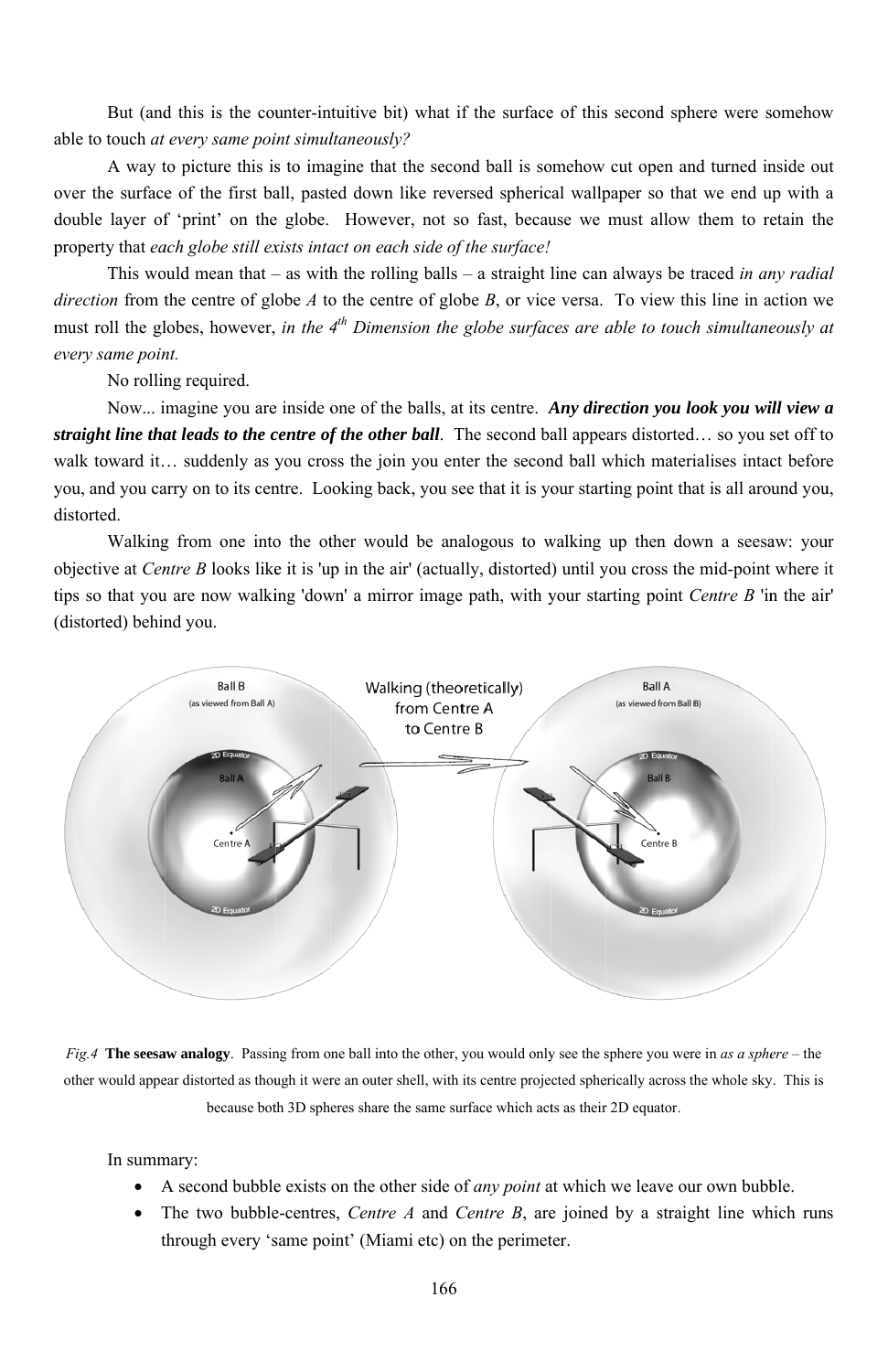- What we have is two 3D spheres with the same 2D surface (a surface which Einstein referred to as the *'world-radius'*, but we'll come to that).
- This shared spherical surface acts as a flat 2-Dimensional equator between the spheres, joining them in precisely the same way that the Earth's 1-Dimensional equator acts as a 'join' for the northern and southern hemispheres.
- The twin spheres are 3-Dimensional 'hemispheres'<sup>a</sup> which divide the surface of the 4D hypersphere in half. To distinguish them from our accustomed Earth-style hemispheres I will press-gang into service the historically redundant term, 'demispheres'<sup>b</sup>.

# The CMB Projection

I mentioned above that looking into your neighbouring demisphere it will appear 'distorted'. This is a very rough description. In actual fact, everything beyond the 2D equator will appear *lensed*. The effect of this lensing will be to magnify everything in proportion to distance, until the centre of the northern demisphere (Centre A) fills our vision.

Viewed from Centre B, Centre A will appear as though it were projected across the entire sky by precisely the same principle that renders Antarctica by far the widest landmass on Earth (which it is not) on a map projection of the Earth's surface onto a flat page.



Antarctica according to the Mercator Projection



**The 'Antarctica effect'**. In order (very successfully as it turned out) to facilitate exploration, Gerardus Mercator in 1569 rendered the spherical surface of the Earth on a flat sheet of paper, representing sailing courses of constant bearing as straight lines. His lines of longitude no longer converge at the poles but instead run parallel down the map, causing the northern and southern extremities to appear increasingly wider than they are. The 'dot' at the pole (to left) fills the whole width of the map (to right). Note that South America and Australia remain roughly the same size.

Northern and southern '3-hemispheres'.

 $\mathbf b$ The mathematically correct term is 'hemi-ball', but I will reserve 'demisphere' for its specific application here to the universe.

<sup>167</sup>